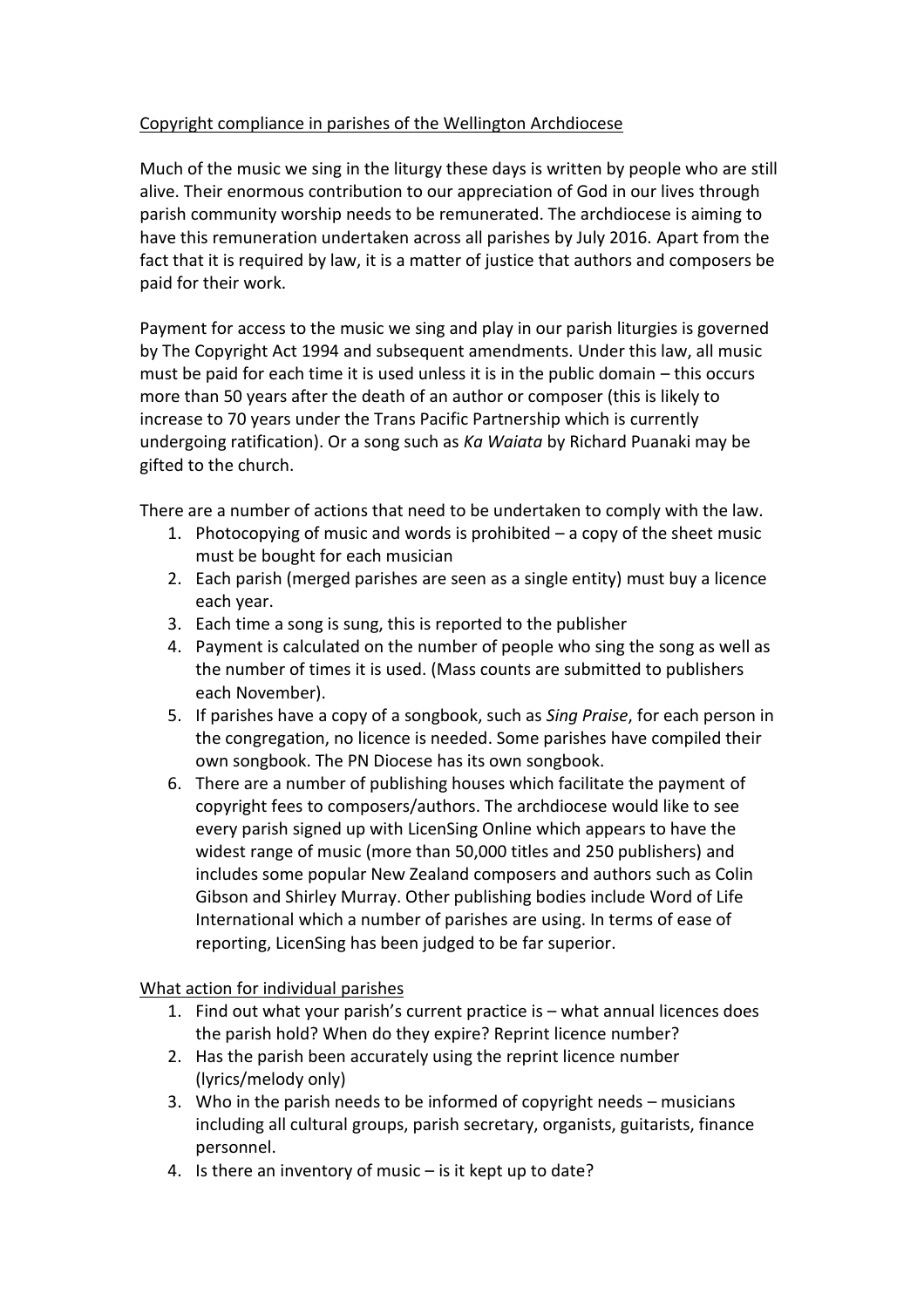- 5. Are we correctly identifying this music title, composer/author/public domain/publisher/date/licence number/used with permission on each page/slide? This includes music that is in the public domain, such as Richard Puanaki's *Ka Waiata* (should always be acknowledged as, for example, "Gifted to the Church in Aotearoa New Zealand. Acknowledged with gratitude.")
- 6. Discuss with the liturgy committee, finance committee and parish leadership how our parish can be compliant with copyright requirements.
- 7. Who is available to ensure the parish follows correct procedure? What facilities are needed – e.g. internet access for download, printer
- 8. The process of reporting the LicenSing website guides the parish representative through the reporting process. Some parishes may have lists of songs available several weeks before the relevant Sunday liturgies. After each Mass, it is a simple matter to go to the website, choose the songs that have been sung (after checking with the musicians for each Mass that they followed the prescribed list) and click on the box beside the song that affirms the use. Music used during the week also needs to be reported. A process for recording music used in Monday to Saturday liturgies needs to be set up. If a parish is already signed up to Word of Life, LicenSing has undertaken to adjust its contract accordingly.

## Costs

An annual reproduction licence which allows downloading of lyrics and melody line with guitar chords for a congregation of 500-1099 (the number of people attending all services in the parish each week including cultural Masses) would cost \$560 (\$US359) per year. For 1100 – 1999 people, the cost would be \$700 (\$US469) per year.

## A word about images

The use of images is also covered by copyright law.

In general, take great care to ensure that the image you are projecting during the liturgy enhances the congregation's appreciation of the particular liturgical moment. Often images prove a distraction. If there is an image behind the words of a song, this can make it difficult for some to read the words. Best not to use any images with words of songs.

As with music attribution, an image's artist needs to be acknowledged and permission sought for the image's use. If you downloaded the image from a website, the website will provide copyright information including the name of the artist/publisher, date and how to seek permission for use. The best way to avoid this process is to use your own photos with a simple photo credit.